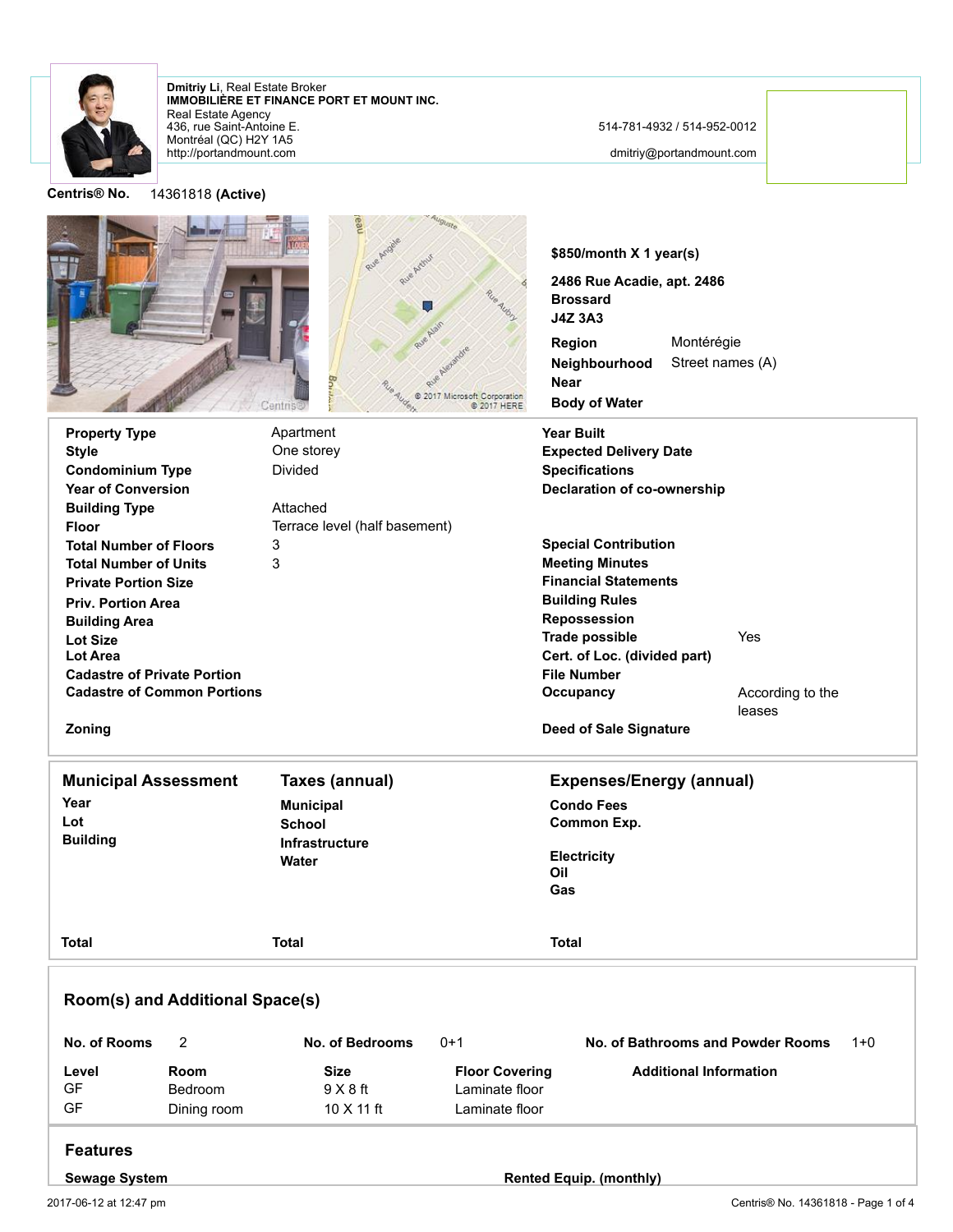| <b>Water Supply</b>                    |           | <b>Renovations</b>          |
|----------------------------------------|-----------|-----------------------------|
| Siding                                 |           | Pool                        |
| <b>Windows</b>                         |           | <b>Cadastre - Parking</b>   |
| <b>Window Type</b>                     |           | Parking                     |
| <b>Energy/Heating</b>                  |           | <b>Driveway</b>             |
| <b>Heating System</b>                  |           | Garage                      |
| <b>Basement</b>                        |           | Carport                     |
| <b>Bathroom</b>                        |           | Lot                         |
| <b>Washer/Dryer (installation)</b>     |           | <b>Topograpy</b>            |
| <b>Fireplace-Stove</b>                 |           | <b>Distinctive Features</b> |
| <b>Kitchen Cabinets</b>                |           | Water (access)              |
| <b>Equipment/Services</b>              |           | <b>View</b>                 |
| <b>Building's Distinctive Features</b> |           | <b>Proximity</b>            |
| <b>Energy efficiency</b>               |           | Roofing                     |
| <b>Inclusions</b>                      |           |                             |
| <b>Exclusions</b>                      |           |                             |
| Electricity, heating, cable, internet  |           |                             |
| <b>Seller's Declaration</b>            | <b>No</b> |                             |
| <b>Source</b>                          |           |                             |

IMMOBILIÈRE ET FINANCE PORT ET MOUNT INC., Real Estate Agency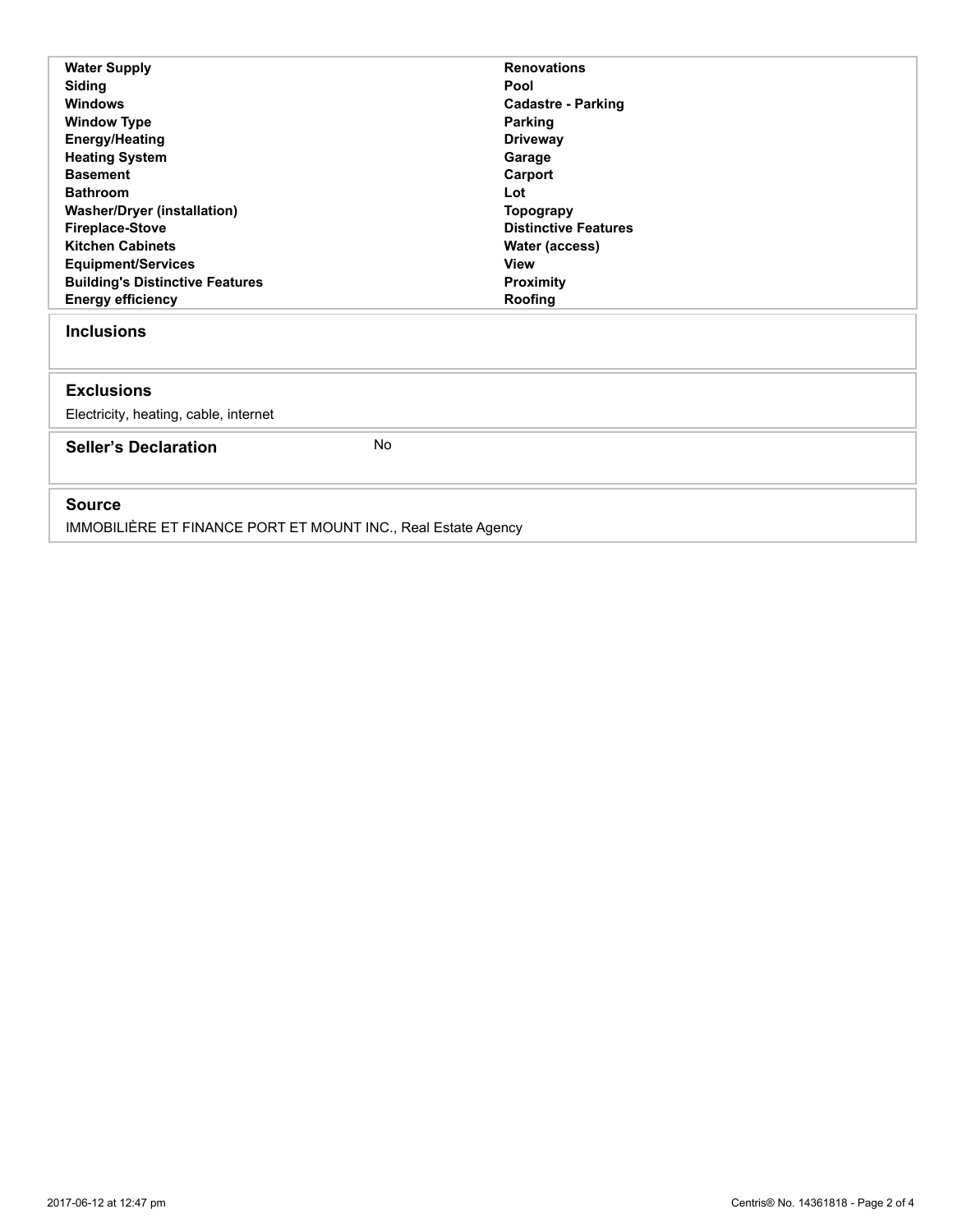